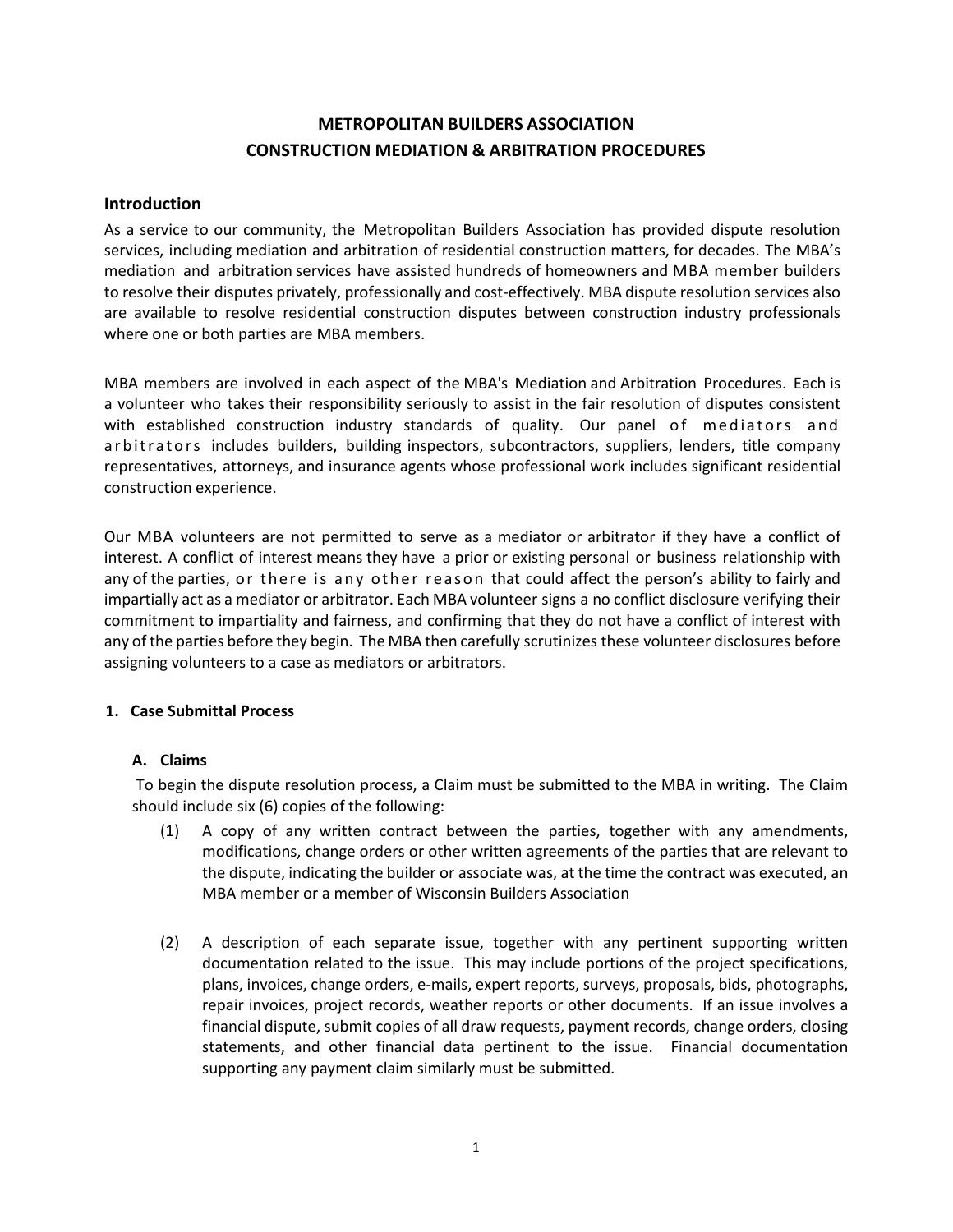- (3) Identification of the name, address, e-mail address and telephone number of each person who will participate in the dispute resolution process on behalf of the party. This may, but is not required to, include attorneys or persons providing expert analysis of issues.
- (4) Proof that the parties:
	- (a) have agreed in their written construction contract to resolve their dispute using MBA Mediation and/or Arbitration, OR
	- (b) have agreed in a separate written agreement to resolve their dispute using MBA Mediation and/or Arbitration, OR
	- (c) have a court order from a Wisconsin circuit court referring their case to MBA Mediation or Arbitration.
- (5) Proof that the parties have agreed to follow the MBA's Mediation and Arbitration Procedures either (a) in their written contract OR (b) in a confirmation signed by both parties, using the form attached as Exhibit A for Mediation, and/or Exhibit B for Arbitration.
- (6) If the dispute involves a homeowner and builder, proof of compliance with the notice and inspection requirements of Wisconsin's Right to Repair Law, sec. 895.07(2)(a), Wis. Stats. (a summary of these statutes is attached at Exhibit C).
- (7) Designate whether Mediation or Arbitration is being requested (or both, if applicable). [Note: For those cases to which the Right to Repair Law applies, if no agreement is reached by the parties for the voluntary resolution of the Claim issues during the inspection and cure period provided by the Right to Repair Law, the Claim may only be submitted to Mediation.] Include the party's Mediation or Arbitration fee, payable to the MBA. Fees are as follows:
	- a. For MBA Mediation, the fee is \$500 per party if one of the parties is a member of MBA at the time the Claim is filed, and \$1000 per party, if none of the parties is currently a member of MBA.
	- b. For MBA Arbitration cases the fee is \$2,100 per party if one or more of the parties is an MBA member at the time the Claim is filed. If neither party is currently an MBA member the fee is \$4,200
	- c. Please note that any fees paid for mediation services will not be applied to an arbitration case should a solution not be determined.
	- e. Refunds for Mediation and Arbitration fees:
		- 1. The MBA Mediation fee is non-refundable.
		- 2. The MBA Arbitration fee will be refunded 50% if the issue is resolved prior to any involvement by the appointed arbitrator(s).
- (8) Proof of delivery of a copy of the materials submitted under sec.  $A(1)$  through (7) above to the other party or parties involved in the case by hand delivery (confirmed by affidavit of service) or certified mail (confirmed by return receipt signed by the other party).

## **B. Claim Response**

Response to the Claim by the opposing party or parties is due within twenty-one (21) days after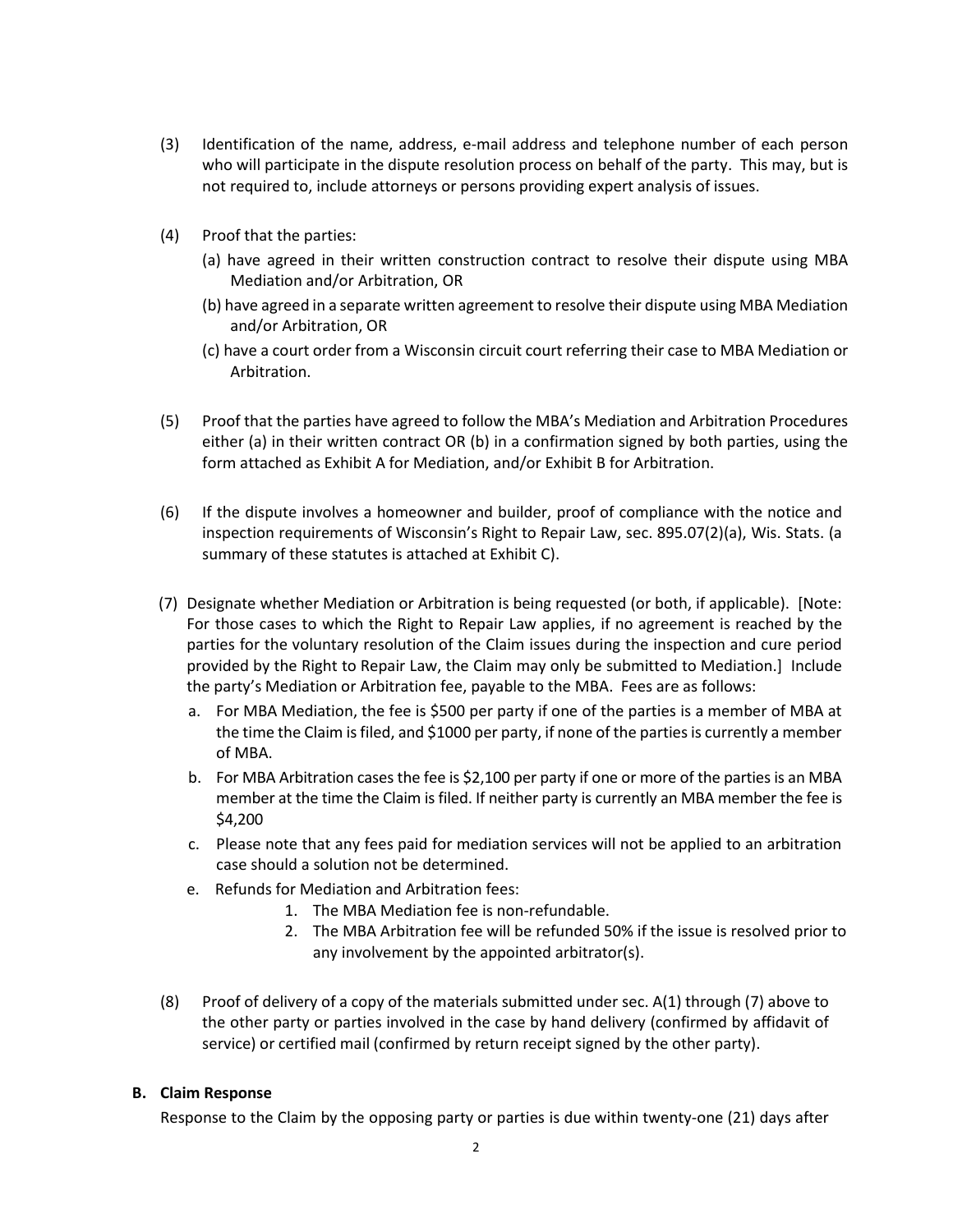the Claim is delivered pursuant to sec. A(8) above. This Claim Response should include one copy of the following:

- (1) Using the original order of Claim issues as submitted under sec. A(2) above, a written response to each, including any additional pertinent supporting documents.
- (2) Any Counterclaims, including a written description of each separate counterclaimed issue, together with any pertinent supporting documentation related to the issue.
- (3) The name, address, e-mail address and telephone number of each person who will participate in the dispute resolution process on behalf of the party.
- (4) The party's Mediation and/or Arbitration fee, payable to the MBA. See section A(7) above for the appropriate fees.
- (5) Proof of delivery of a copy of the materials submitted under sec. B(1) through (4) above to the other party or parties by hand delivery (confirmed by affidavit of service) or certified mail (confirmed by return receipt signed by the other party).

## **C. Counterclaim Response**

Response to Counterclaims, if any, is due within (14) days after the Counterclaim is delivered pursuant to Sec. B(5) above. One copy of this Counterclaim Response, responding to each issue in the order originally submitted in the Counterclaim, together with any additional supporting documentation separated by issue, should be conveyed to the MBA, plus one copy to each of the other parties in the case, with proof of delivery to those parties by hand delivery (affidavit of service) or certified mail (return receipt signed by the respective party) conveyed to MBA. If a party will not be furnishing additional response or documents to a Counterclaim, they should instead send a letter to the MBA and other parties advising of this.

#### **D. Supplemental Submittals**

For cases that begin in Mediation but where all issues are not fully resolved by through the mediation process, and (a) the parties' contract requires that they resolve the remainder of their dispute via MBA Arbitration OR (b) they agree in writing at the end of the Mediation to submit their dispute to MBA Arbitration using the Agreement to Arbitrate form attached as Exhibit C, the case will proceed to Arbitration.

- (1) The parties may supplement their Claim, Claim Response, Counterclaim and/or Counterclaim Response, including clarifying or withdrawing issues and furnishing additional documentation about them, using the original numbering of their original submittals. A party must convey one copy of the complete Supplement submittal to the MBA and to each party that will be involved in the Arbitration within fourteen (14) days after the Agreement to Arbitrate is received by MBA.
- (2) Each party will pay their respective Arbitration fee to the MBA before the Arbitrator(s) will be assigned. The MBA Arbitration fee is \$2,100 per party, if one or more of the parties are an MBA member. For MBA Arbitration where no party is an MBA member, the arbitration fee is \$4,200 per party. Fees paid for mediation services will not be applied to the arbitration case.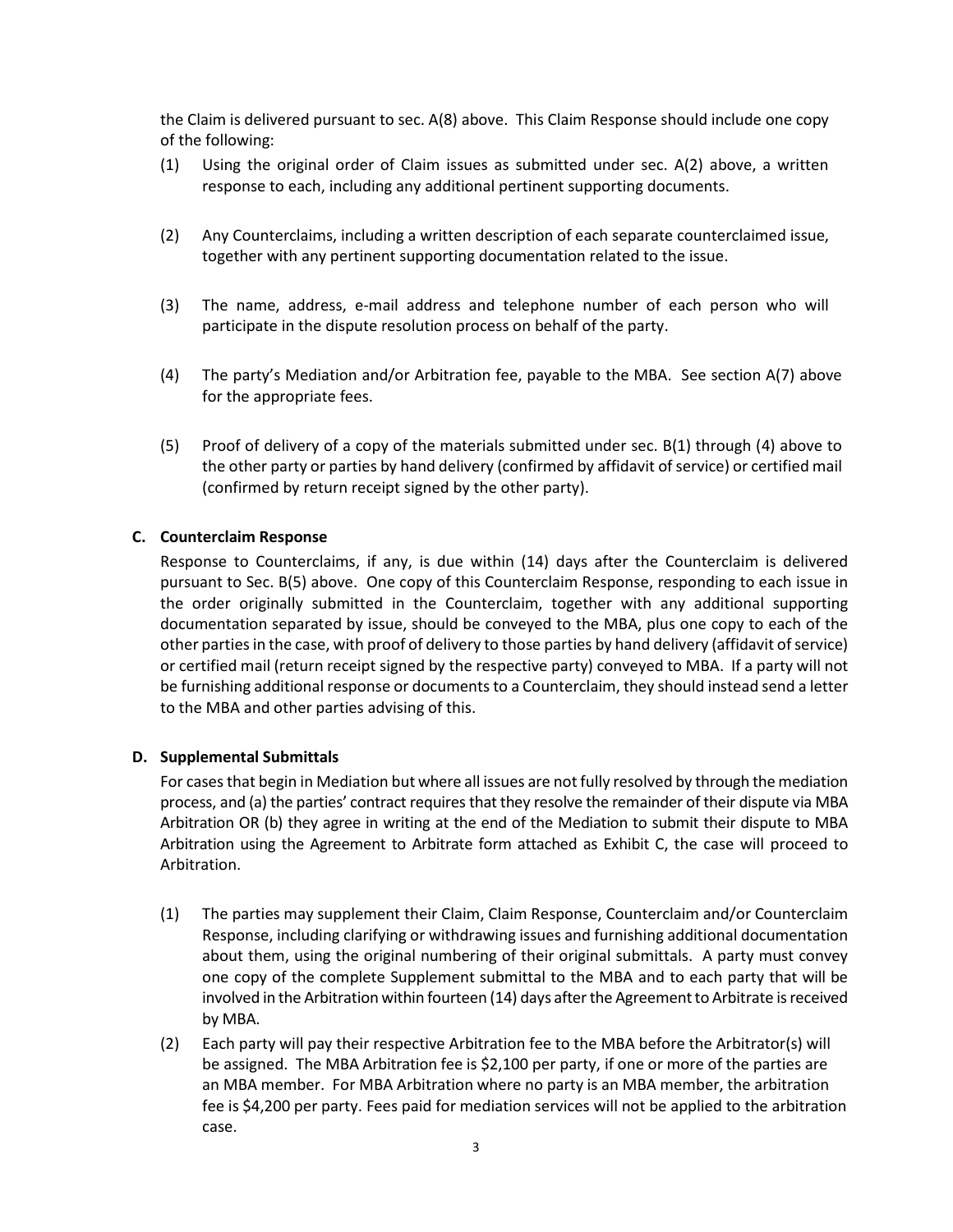#### **E. Additional Submittal Procedures**

- (1) Parties will provide additional copies of their Claim, Claim Response, Counterclaim, Counterclaim Response or any additional Supplemental materials, upon request of the MBA.
- (2) Upon the request of any party, the MBA may shorten or lengthen a party's applicable time period for conveying a Claim, Claim Response, Counterclaim, Counterclaim Response or additional Supplement submittals upon good cause shown. A written request should be submitted to the MBA, with copy to the other parties, before the applicable submittal deadline, explaining the need for an extension and the proposed extension period. The MBA will balance the need for full and complete assembly of pertinent information with the need for reasonable promptness in completing the dispute resolution process in making its decision, which will be conveyed in writing to and binding on all the parties.
- (3) The MBA will send a written inquiry to a party who does not respond to a Claim or Counterclaim (with copies to the other parties), requiring an explanation for the failure to timely respond. If a party fails to respond to a Claim or Counterclaim, upon request of the party submitting the Claim or Counterclaim, the MBA may authorize the submitting party to pursue a motion in Circuit Court to compel a response, and the MBA shall continue its dispute resolution proceedings as determined by the Circuit Court. A failure to respond by an MBA member also may result in MBA disciplinary action consistent with MBA Membership Rules.

## **2. Case Processing**

## **A. Mediation and Arbitration Intake Committee Review**

Once all Claims, Claim Responses, Counterclaims, Counterclaim Responses (and Supplements, if applicable) are fully submitted for a case, they are reviewed by MBA's Mediation and Arbitration Intake Committee. The Intake Committee consists of the Chairperson, and Vice Chairperson of the Construction Arbitration Board. The Intake Committee meets as needed, as determined by the Chairperson. If the Chairperson or Vice Chairperson has a conflict of interest, they will recuse and not vote on any issues relating to the case, and the MBA will appoint a replacement for the person who recuses.

## **(1) Case Review & Assignment**

The Intake Committee will initially review the case to confirm compliance with the requirements of Section 1 above. Where submittals are complete, they will obtain and review MBA volunteer conflict of interest statements, and, consistent with the parties' initial requested designation, will assign the case based on the nature of the issues presented as follows:

- (a) For cases initially requesting Mediation, a single MBA Mediator will be assigned.
- (b) For cases requesting Arbitration or proceeding to Arbitration after Mediation, appointment will be made as follows:
	- (i) For cases under \$10,000 in dispute, regardless of the nature of the issues involved, a single MBA Arbitrator will be assigned by the Intake Committee (who will be the Lead Arbitrator for this case).
	- (ii) For cases over \$10,000 in dispute, the case will be assigned to MBA Arbitration to three Arbitrators selected by the Intake Committee, which shall designate one as the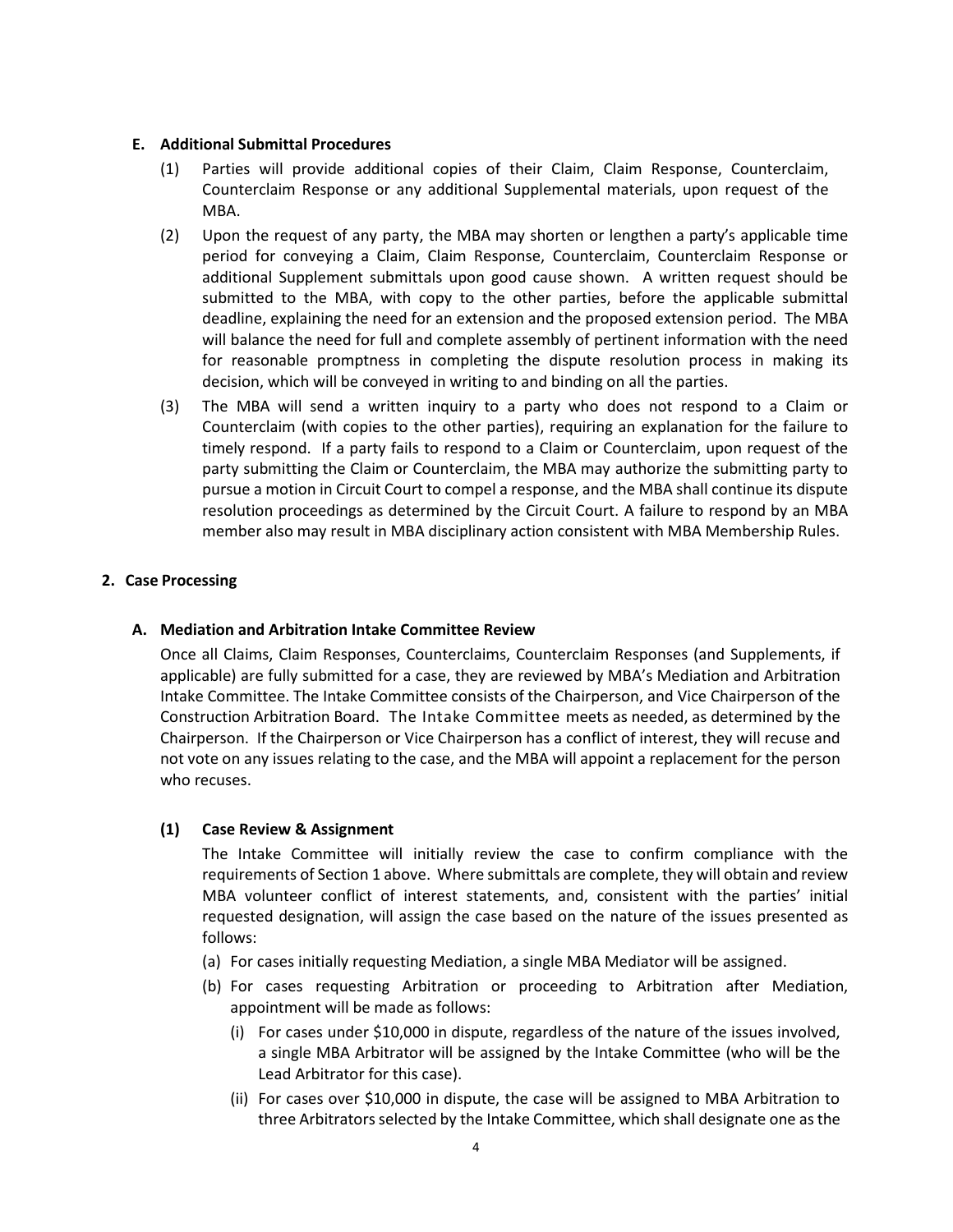Lead Arbitrator for the case.

#### **(2) Objection to Mediator or Arbitrator**

The parties each will have ten (10) days from the date notification of appointment of a Mediator or Arbitrator(s) is made to object in writing to the MBA Intake Committee, with a copy conveyed to the other parties involved in the case. The objection must specifically describe the conflict of interest or other grounds for disqualification. The Intake Committee Chairperson will review the objection and determine whether a conflict of interest or other reasonable grounds exist that preclude the individual from being appointed to serve and/or participate in the proceedings, and will advise all the parties in writing to as to the decision on appointment. Failure to timely object using this process shall be deemed acceptance by a party of the appointment(s).

## **3. MBA Mediation Procedures**

In MBA Mediation, a Mediator will assist the parties to reach a mutually-acceptable agreement to resolve their dispute by reviewing issues with the parties, examining possible bases for agreement resolving them, and explaining the consequences of failing to settle. The Mediator will encourage each party to listen to, and accommodate the concerns and interests of, the other parties. It is important that the parties remain as open-minded as possible as they participate in the Mediation process.

- A. Once appointment is confirmed by the Intake Committee, the Mediator will schedule an initial meeting with the parties, which will be held at the MBA's offices. In consultation with the parties, the Mediator will set a Mediation date, establish procedures for mediating the issues in dispute, including setting the location for the Mediation, and thereafter confirm these in writing to the parties. The Mediation process will include site inspection at the home, if requested by one or more parties, and may include exchange of additional documentation, if deemed useful by the Mediator.
- B. If the parties agree to and request it, the Mediation may be continued in one or more additional sessions at mutually acceptable date(s) and time(s) after the initial Mediation date.
- C. The Mediator will assist the parties in documenting in writing the mutually-satisfactory resolution of all or any part of their dispute. The parties will then sign this settlement agreement regarding the items that are resolved and be bound to performance under it.

## **4. MBA Arbitration Procedures**

## **A. Controlling Precedents**

The MBA's Arbitration process is governed by Wisconsin law, applicable State and local building codes in the jurisdiction where the project is located, the MBA Construction Industry Quality Standards and these Mediation and Arbitration Procedures.

## **B. Inspection Process**

- (1) Once appointment is confirmed by the Intake Committee, the Arbitrator(s) will review the Claim, Claim Response, and any Counterclaim and Counterclaim Response, as well as all related documentation furnished by the parties.
- (2) The Lead Arbitrator will then schedule (i) a date and time for inspection of the home by the Arbitrator(s) and the parties ("Inspection") unless all parties mutually agree the nature of their case does not require such an Inspection, and will also set (ii) a date and time for final Arbitration hearing ("Arbitration Hearing"). The parties will be cooperative in scheduling the earliest practicable dates and adhering to this established schedule, but will promptly notify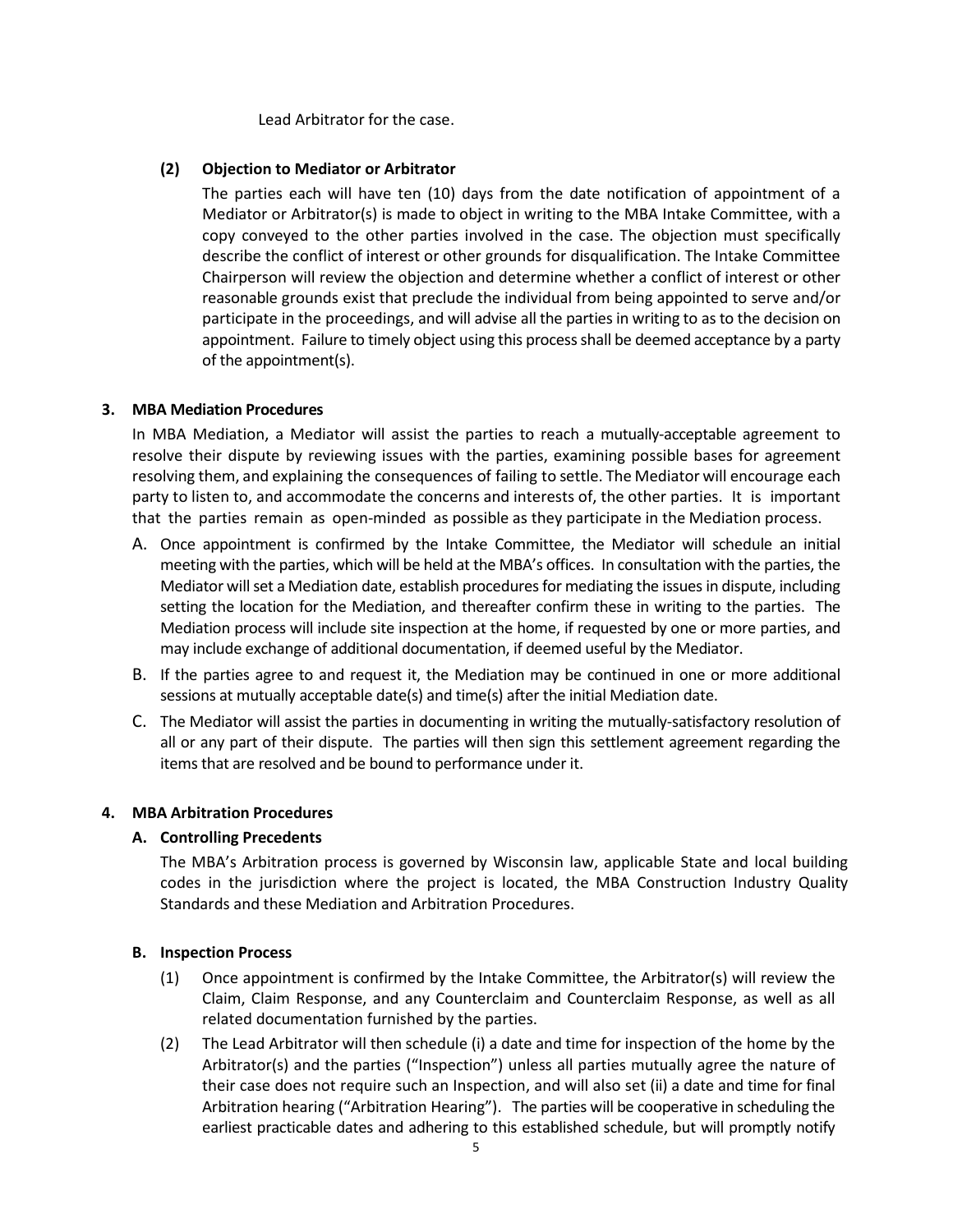the MBA if there is any subsequent issue that precludes them due to good cause from participating as scheduled and the Lead Inspector will reschedule as needed. The parties are required to attend both the Inspection and final Arbitration Hearing.

- (3) At the Inspection, the Arbitrator(s) will inspect, and provide an opportunity for each party to comment about, each of the issues listed in the Claim and in the Counterclaim, if any. Issues not listed in the Claim or Counterclaim will not be considered unless all parties agree to add them no later than at the time of Inspection.
- (4) If Inspection is waived by all parties, the Arbitrator(s) will meet with the parties at the MBA Offices to make an initial review each of the issues listed in the Claim and Counterclaim, if any.
- (5) If further exchange of project records or other documentary information would aid the Arbitrator(s) in understanding the issues in dispute, the Lead Arbitrator may direct the parties to furnish this information to the Arbitrator(s) and the other parties involved in the case so that it is exchanged before the Arbitration Hearing.

## **C. Outside Consultants.**

- (1) Following the Inspection on cases in excess of \$5,000, the Arbitrators may determine that it is necessary to hire outside consultant(s). Although this need for outside consultant(s) happens rarely, the Arbitrators may determine, in their discretion, that it is necessary to assist them in resolving the issues raised by the parties. In such an event, the Lead Arbitrator will inform the parties in writing of this decision and advise the parties of the estimated cost to retain the outside consultant(s)' services.
- (2) If either party objects to the hiring of an outside consultant, that party may raise their objections in writing delivered to the Arbitrators within ten (10) days of being advised of the decision to hire the consultant(s) and request that the Arbitrators reconsider their decision to do so. The Arbitrators and the Intake Committee Chairperson will then make a final decision on whether to hire the outside consultant(s).
- (3) If the final decision is that outside consultant services are necessary, the parties shall be required to enter into an Expert Consultation Escrow Agreement in the form attached as Exhibit D, and shall make an escrow deposit with the MBA in an amount as determined by the Arbitrators within ten (10) days of receipt of notice of the decision sufficient to hire the consultant(s). The consultant(s) shall then be retained by the MBA to assist the Arbitrators in analyzing the Claims and Counterclaims.
- (4) Following completion of the consultant(s) services and payment for them from the escrow fund, any unexpended funds in the escrow shall be returned to the parties, divided in the same proportion as their originally submitted funds.
- (5) The Arbitration Decision may include an award of outside consultant(s)' fees in favor of the party prevailing on the issue for which the consultant(s) are hired.

## **E. Arbitration Hearing**

(1) The Arbitration Hearing will be held at the MBA offices, and led by the Construction Arbitration Board Chairperson or Chairperson's designee. The Arbitrator(s) will ask additional questions of the parties at this Final Hearing and the parties will be permitted to provide closing statements. At the Chairperson's discretion, up to five additional Construction Arbitration Board Members may attend as a non-voting advisory panel. This panel of Board Members may only participate if they have signed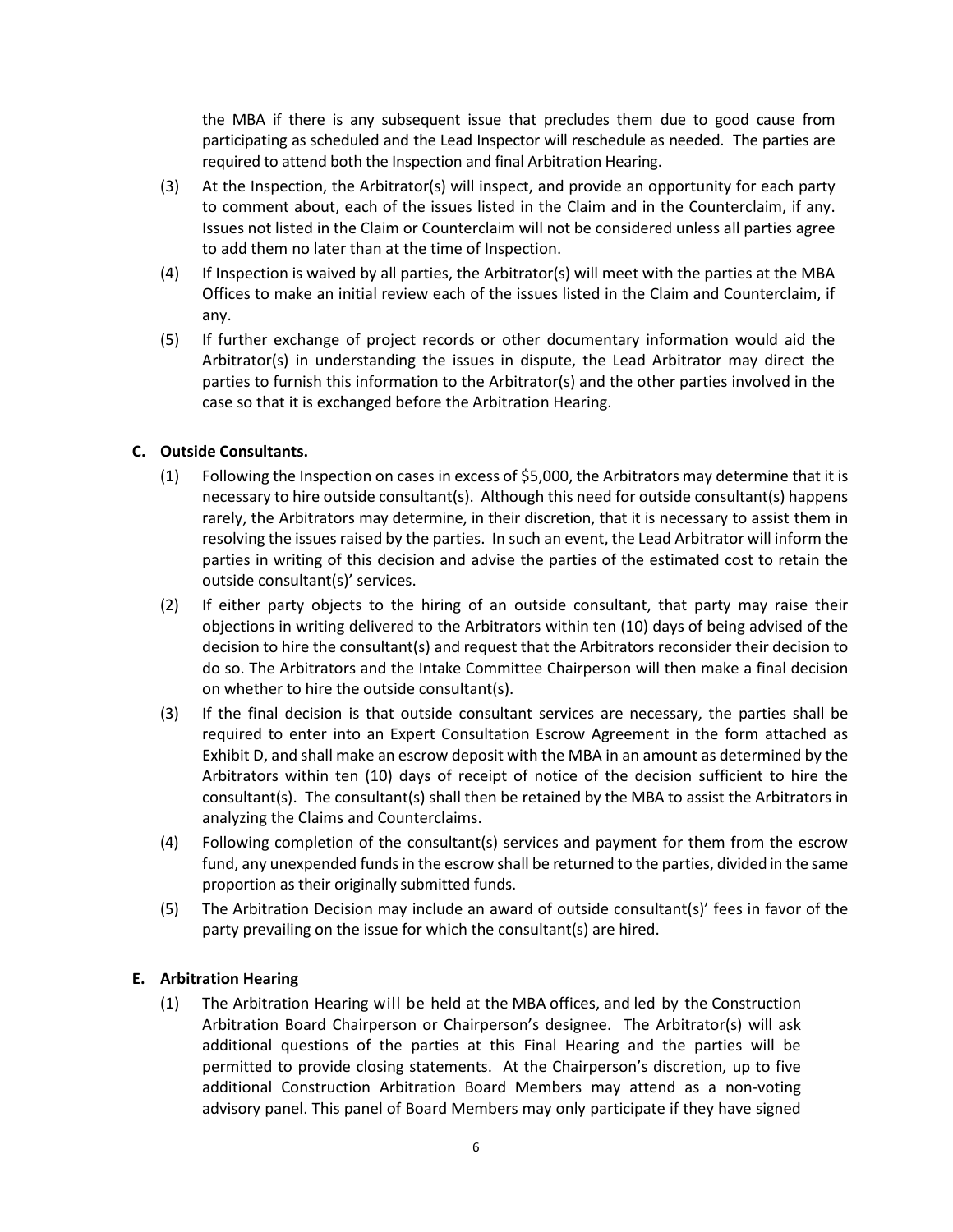a conflict of interest statement confirming they have no conflict of interest with the parties.

- (2) Not all issues may be specifically discussed by the Arbitrator(s) at this Arbitration Hearing, particularly where the Arbitrator(s) feel that sufficient evidence was obtained at the Inspection or through the written submittals of the parties.
- (3) The Arbitrator(s) may request further information or discussion at the Arbitration Hearing, and may adjourn and reconvene the Arbitration Hearing as needed to permit the parties to provide this supplemental information or produce parties for requested discussion.
- (4) At the end of the Arbitration hearing, each party will have an opportunity to summarize their respective positions in a closing argument. The Lead Arbitrator will advise the parties in advance of the hearing as to any time limits on the length of this closing argument, which will take into consideration the number and complexity of issued raised in the case.

## **F. Arbitration Decision**

- (1) The Arbitration Decision shall be in writing and signed by the Arbitrator(s). It will be mailed to the parties simultaneously by the MBA using US Mail, with a copy sent to each party at the email address each has furnished.
- (2) The Arbitration Decision will typically be issued within two (2) weeks after the conclusion of the Arbitration Hearing. The parties will be advised if there will be a delay in the issuance of the written Arbitration Decision.
- (3) The Arbitration Decision may require one or more parties to place money into escrow with the MBA to ensure compliance with the Arbitration Decision. It will specify any terms and conditions for the allocation and/or disbursement of money that is placed into escrow.
- (4) The Arbitrator(s) may order a party to make repairs as part of their Decision. In such event, the parties agree to give the party ordered to make repairs reasonable access and opportunity to make repairs at the home as required by the Decision.
	- a. Access for a party ordered to make repairs must be allowed during normal working hours (Monday thru Friday, 8:00 a.m. - 4:30 p.m.), unless the parties mutually agree to different day/time for access. If a party fails to provide access to a party ordered to make repairs, or their employees, subcontractors or representatives, the Arbitrator(s) may issue a Supplemental Decision, including requiring no further action by the party that was required to make repairs under the initial Arbitration Decision.
	- b. A party who has been ordered to make repairs under an Arbitration Decision must make repairs pursuant to applicable building codes and Construction Industry Quality Standards, as applicable. Neither the MBA nor the Arbitrators will prescribe the specific repair(s) or the means or methods for performing any repair(s).
	- c. All repair(s) are subject to re-inspection by the Arbitrator(s), if requested, at a date set by the Lead Arbitrator, at which all parties are required to be present. A written Supplemental Decision will be sent to the parties confirming the Arbitrator(s)' determinations at the reinspection.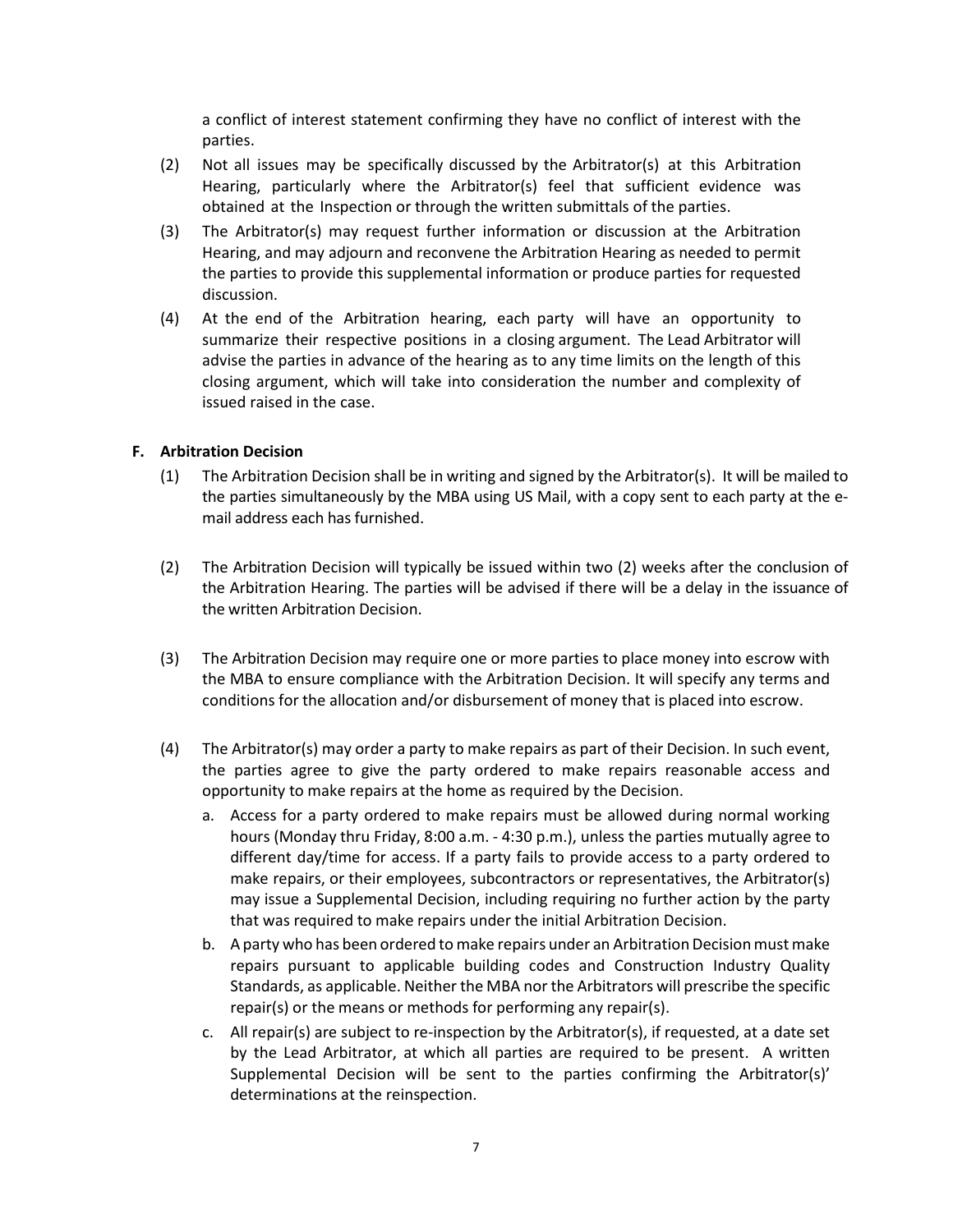- (5) The Arbitrator(s) will retain jurisdiction and may take any action they deem necessary in order to enforce their Arbitration Decision via Supplemental Decision until full compliance is achieved. If any party fails to complete item(s) required within the time required, the Arbitrator(s) may make a Supplemental Decision relieving other part(ies) from all or a portion of their required performance as specified in the original Arbitration Decision. Alternatively, the Arbitrator(s) may assign dollar values for any items and order payment for them to be made within a specified time frame in lieu of repair, which may include an additional award of reasonable legal fees and collection costs, interest, and such other damages as the Arbitrator(s) deem appropriate given the severity of the failure to comply with the Arbitration Decision.
- (6) The Arbitration Decision represents the final determination of the issues of the case after the Arbitrator(s) thoroughly consider all information and documents presented by the parties and obtained during the Inspection and Final Hearing by the Arbitrator(s). It may be modified only by a Supplemental Decision consistent with the process required under these Mediation and Arbitration Procedures.
- (7) A monetary award in an Arbitration Decision or Supplemental Decision may not be identical to the dollar amount requested by a party for the item. Additionally, the Arbitrator(s) need not provide a detailed breakdown of their monetary award. The Arbitrator(s) are not required to fully explain their rationale or reasoning for a holding on any item or the Decision as a whole.
- (8) The Arbitration Decision or Supplemental Decision will include a reasonable time for payment, performance or other action, as the Arbitrator(s) determine is necessary and appropriate. A party seeking an adjustment of the time set in the Arbitration Decision or Supplemental Decision may submit a written request to the Arbitrator(s) and other part(ies) setting forth reasons explaining good cause for the request. The Arbitrator(s) will respond in writing and their decision as to the requested adjustment shall be final.
- (9) There is no internal appeal of an MBA Arbitration by parties to the MBA Arbitrator(s), Mediation and Arbitration Intake Committee, the Intake Committee Chairperson, Vice Chairperson or the MBA Board of Directors, except as provided in these Mediation and Arbitration Procedures. ALL DECISIONS ARE BINDING UPON ISSUANCE unless timely submittal for review as provided in these Mediation and Arbitration Procedures is made.
- (10) Within one (1) year from the date of an Arbitration Decision or Supplemental Decision requiring the payment of money, a party may enter that Decision as a judgment of the Arbitrator(s) in a court of competent jurisdiction if payment is not made as set forth in the Decision. Additionally, if an MBA Member does not comply with an Arbitration Decision or Supplemental Decision, that party will be subject to disciplinary action, including possible suspension and/or termination from the Association in accordance with the MBA Bylaws.
- (11) In the event that any party to the Arbitration fails to comply with the requirements of the Arbitration Decision, then the party who successfully pursues judicial relief to enforce the Decision shall be entitled to the reimbursement of its reasonable attorney fees and costs as determined by the Court that the party incurs in enforcing the Arbitration Decision.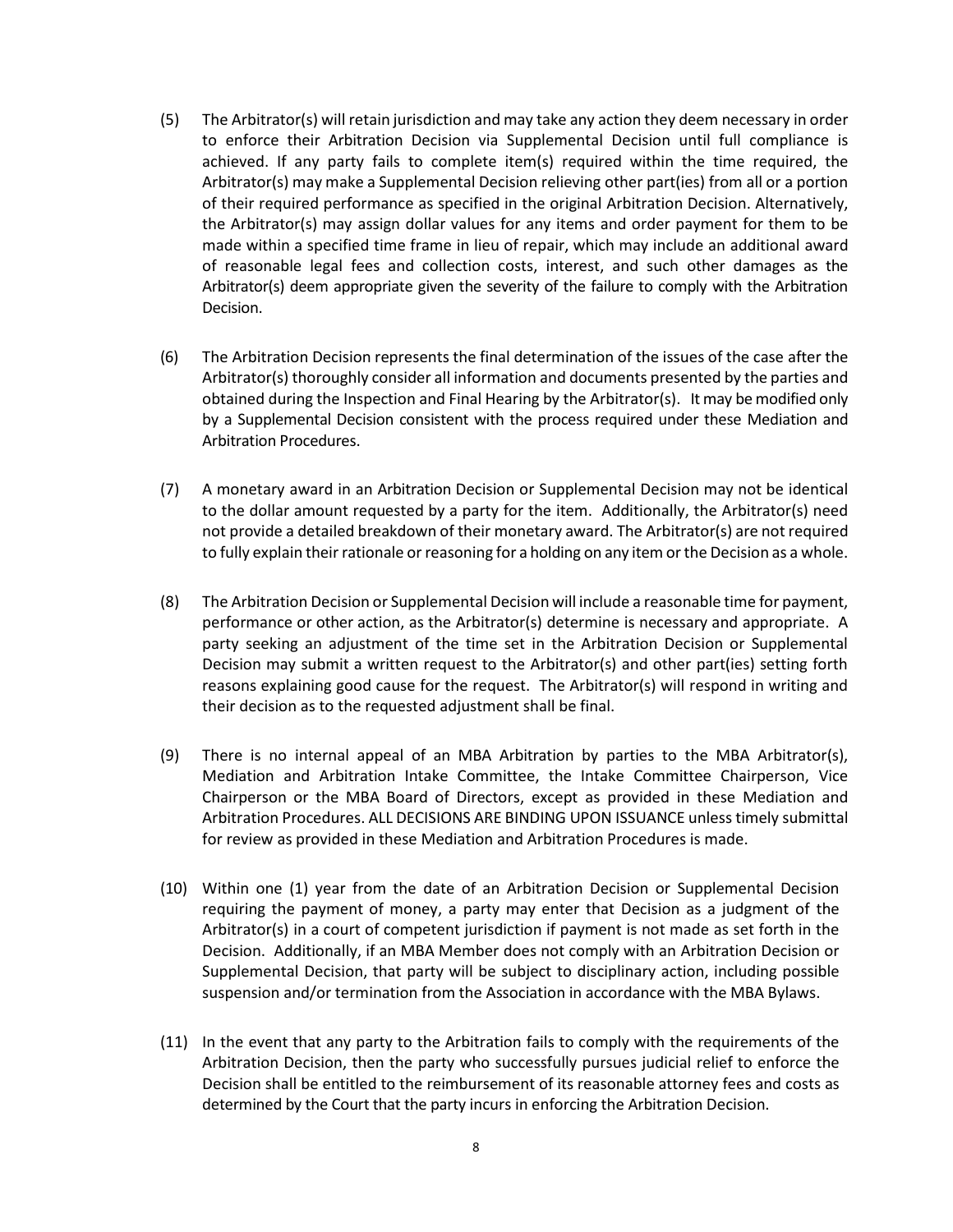- (12) In the event a party seeks to have the Arbitration Decision vacated or in any way modified outside of the MBA Arbitration process, and that party is unsuccessful, the prevailing party shall be entitled to costs, expenses and reasonable attorney fees incurred in defending against such proceedings.
- (13) By participating in the MBA Mediation or Arbitration dispute resolution process, the parties agree to hold harmless and release the MBA, its officers, employees, staff, representatives, Intake Committee and its Chairperson, Arbitrator(s), Mediator(s), attorneys, agents, consulting experts and other parties acting through or on behalf of the MBA (the "Released Parties"), from any and all liabilities, claims, damages, costs, expenses and reasonable attorney feesincurred as a result of the Arbitration Decision, Supplemental Decisions and/or any claims, litigation or arbitration pursued by or on behalf of the parties against the Released Parties arising out of or relating to the Mediation and Arbitration Process or any aspect of it, except intentional misconduct of any of the Released Parties. Each party agrees to reimburse and indemnify the MBA for all costs, expenses, damages and reasonable attorney fees incurred by the Released Parties, or any of them, resulting from the party's breach of this provision.
- (14) Statements made during, and documents submitted as part of, the dispute resolution process are confidential. They may not be used as evidence in any subsequent proceedings absent the written agreement of all parties that specifically identifies those items that may later be used, or unless as ordered by a court having jurisdiction of the subsequent proceedings. For these reasons, tape recording or stenographic recording of the Inspection, Arbitration Hearing or other Mediation and arbitration Procedures proceedings is not permitted. All Intake Committee members, the Chairperson, Mediators and Arbitrators are obligated to maintain the confidentiality of the proceedings, any agreements reached by the parties in Mediation, and/or any Arbitration Decisions rendered.

#### **G. Procedural Questions.**

Any party that has questions about these Mediation and arbitration Procedures may submit a written request for further information or clarification to the Mediation and Arbitration Intake Committee. The Intake Committee will provide an answer that will be shared with all the parties involved in the same case, and further reserves the right to clarify and update its Mediation and arbitration Procedures from time to time. These changes will become effective upon adoption by the MBA Board for all cases commenced after the date of adoption. If all parties to a then-pending Mediation or Arbitration agree, they will also be applied to their case.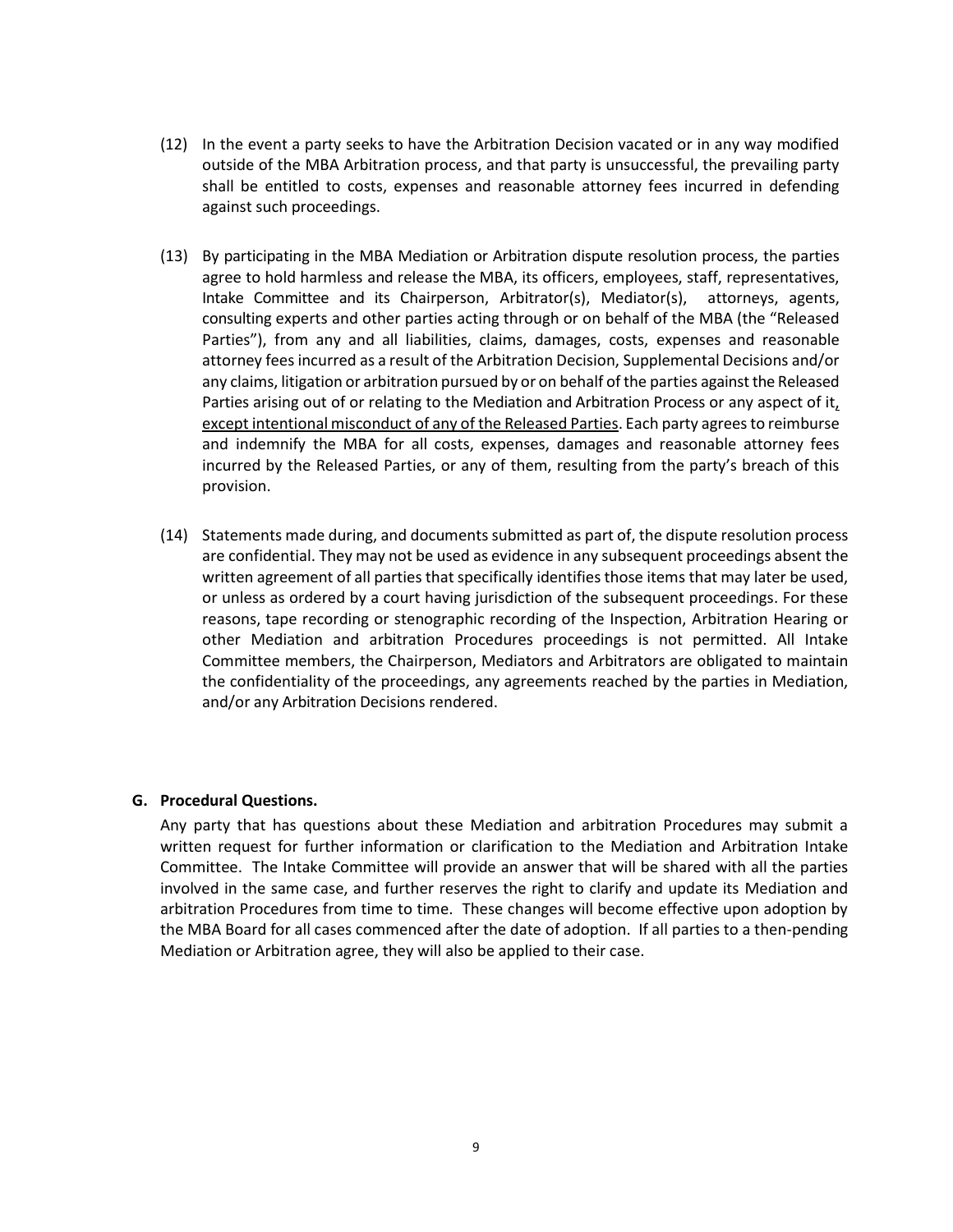## **EXHIBIT A AGREEMENT TO MEDIATE**



# **Construction Arbitration Board Mediation Submittal Form**

2120 Pewaukee Road, Suite 103, Waukesha, WI 53188 ● 262-436-1122 ● www.mbabuilds.org

| Owner Information                                                                                    |                         | Contractor Information |                  |
|------------------------------------------------------------------------------------------------------|-------------------------|------------------------|------------------|
|                                                                                                      |                         |                        |                  |
|                                                                                                      |                         |                        |                  |
|                                                                                                      |                         |                        |                  |
| Home Ph: Cell Ph: Cell Ph: Phone: Cell Phone: Cell Phone:                                            |                         |                        |                  |
|                                                                                                      |                         |                        |                  |
|                                                                                                      |                         |                        |                  |
|                                                                                                      |                         |                        |                  |
|                                                                                                      |                         |                        |                  |
| Was the home built from contract?                                                                    |                         | PYes                   | $2\,\mathrm{No}$ |
| Was the home an existing model?                                                                      |                         | PYes                   | $2\,\mathrm{No}$ |
| Did the Contractor sell lot to Owner?                                                                |                         | PYes                   | $R_{\rm NO}$     |
| Was any work on the property performed by Owner<br>or Owner's subcontractors?                        |                         | PYes                   | $R_{\rm 2}$      |
| Did you report the complaint in writing to the Owner? 2 Yes 2 No Dates: ____________________________ |                         |                        |                  |
| Did you receive and review information about Wisconsin's "Right to Cure" law? 2 Yes                  |                         |                        | $\rm R\, No$     |
| Is this a remodeling project?                                                                        | PYes<br>2N <sub>0</sub> |                        |                  |
|                                                                                                      |                         |                        |                  |

Please include with this form and **six copies** of any pertinent materials such as contracts, plans, change orders, communications between the parties, etc. that will help the mediator understand the facts of this case. Be sure to include your applicable processing fee.

- For MBA Mediation, the fee is **\$500 per party** if one of the parties is a member of the MBA at the time the Claim is filed. **This fee is non-refundable**.
- If neither of the parties is currently a member of the MBA, the Mediation fee is **\$1000 per party. This fee is non-refundable.**

\_\_\_\_\_\_\_\_\_\_\_\_\_\_\_\_\_\_\_\_\_\_\_\_\_\_\_\_\_\_\_\_\_\_\_\_\_\_\_ \_\_\_\_\_\_\_\_\_\_\_\_\_\_\_\_\_\_\_\_\_\_\_\_\_\_\_\_\_\_\_\_\_\_\_\_\_

\_\_\_\_\_\_\_\_\_\_\_\_\_\_\_\_ \_\_\_\_\_\_\_\_\_\_\_\_\_\_\_

Signature Signature Signature

Date Date Date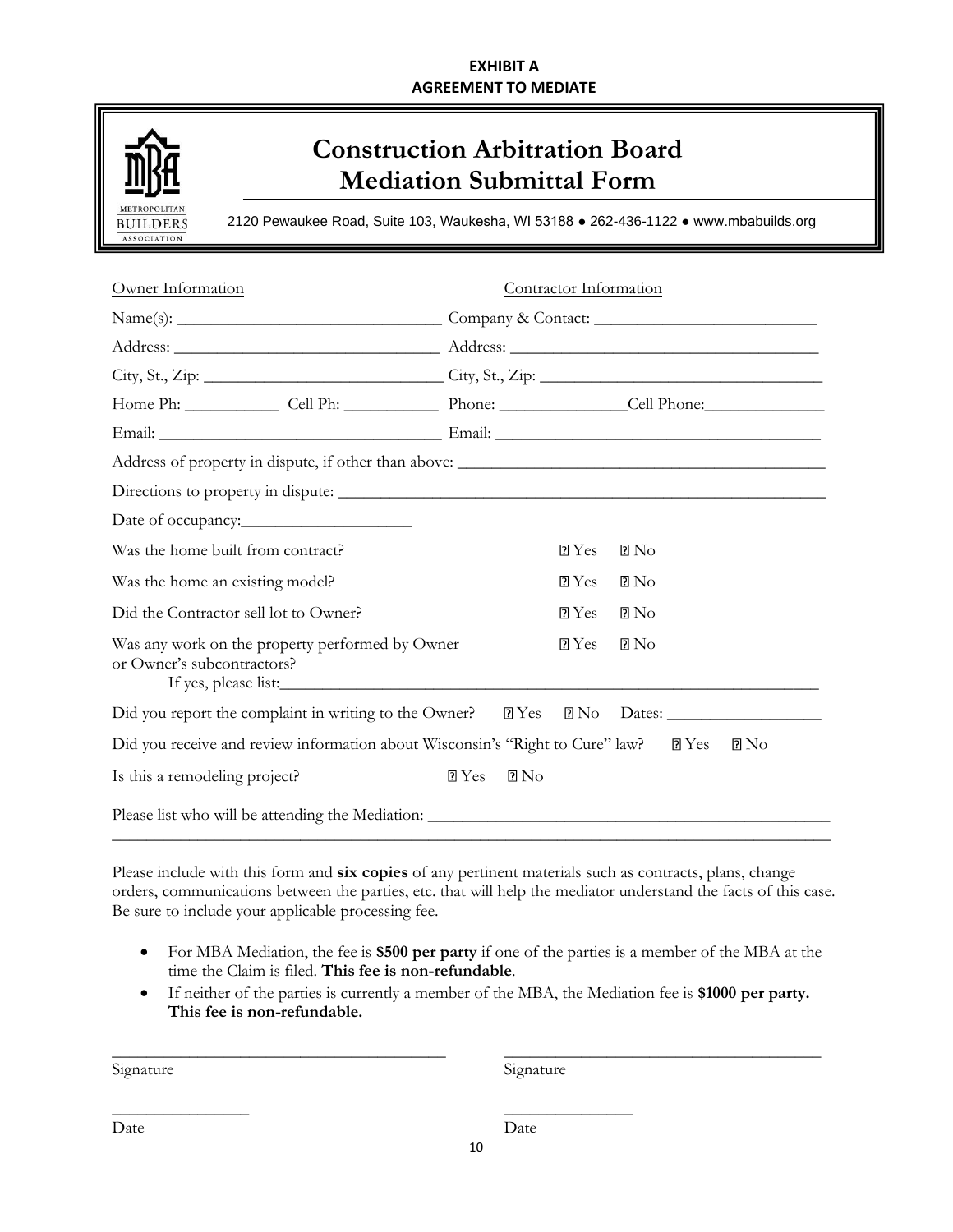**EXHIBIT B**



| Owner Information                                                                                     | Contractor Information |            |                      |           |  |
|-------------------------------------------------------------------------------------------------------|------------------------|------------|----------------------|-----------|--|
|                                                                                                       |                        |            |                      |           |  |
|                                                                                                       |                        |            |                      |           |  |
|                                                                                                       |                        |            |                      |           |  |
|                                                                                                       |                        |            |                      |           |  |
|                                                                                                       |                        |            |                      |           |  |
|                                                                                                       |                        |            |                      |           |  |
|                                                                                                       |                        |            |                      |           |  |
| Was the home built from contract?                                                                     |                        | $\Box$ Yes | $\Box$ No            |           |  |
| Was the home an existing model?                                                                       |                        |            | $\Box$ Yes $\Box$ No |           |  |
| Did the Contractor sell lot to Owner?                                                                 |                        | $\Box$ Yes | $\Box$ No            |           |  |
| Was any work on the property performed by Owner<br>or Owner's subcontractors?<br>If yes, please list: |                        | $\Box$ Yes | $\Box$ No            |           |  |
| Did you receive and review information about Wisconsin's "Right to Cure" law? □ Yes                   |                        |            |                      | $\Box$ No |  |
| Do you have any special needs the MBA would need to<br>accommodate for the arbitration hearing?       | $\Box$ Yes             | $\Box$ No  |                      |           |  |
| Please list who will be attending the Inspection and/or Hearing: ___________________________________  |                        |            |                      |           |  |

Please include with this form and **six copies** of all materials. Be sure to also include your applicable arbitration processing fee.

• The MBA Arbitration fee is **\$2100 per party** if one or more of the parties is an MBA member at the time the Claim is filed, and **\$4200 per party** if no party is currently an MBA member. **50% of this fee** will be refunded if the issue is resolved prior to any involvement by the appointed arbitrator(s)

\_\_\_\_\_\_\_\_\_\_\_\_\_\_\_\_\_\_\_\_\_\_\_\_\_\_\_\_\_\_\_\_\_\_\_\_\_\_\_ \_\_\_\_\_\_\_\_\_\_\_\_\_\_\_\_\_\_\_\_\_\_\_\_\_\_\_\_\_\_\_\_\_\_\_\_\_

 $\overline{\phantom{a}}$  , and the contract of the contract of the contract of the contract of the contract of the contract of the contract of the contract of the contract of the contract of the contract of the contract of the contrac

Signature Signature Signature

Date Date Date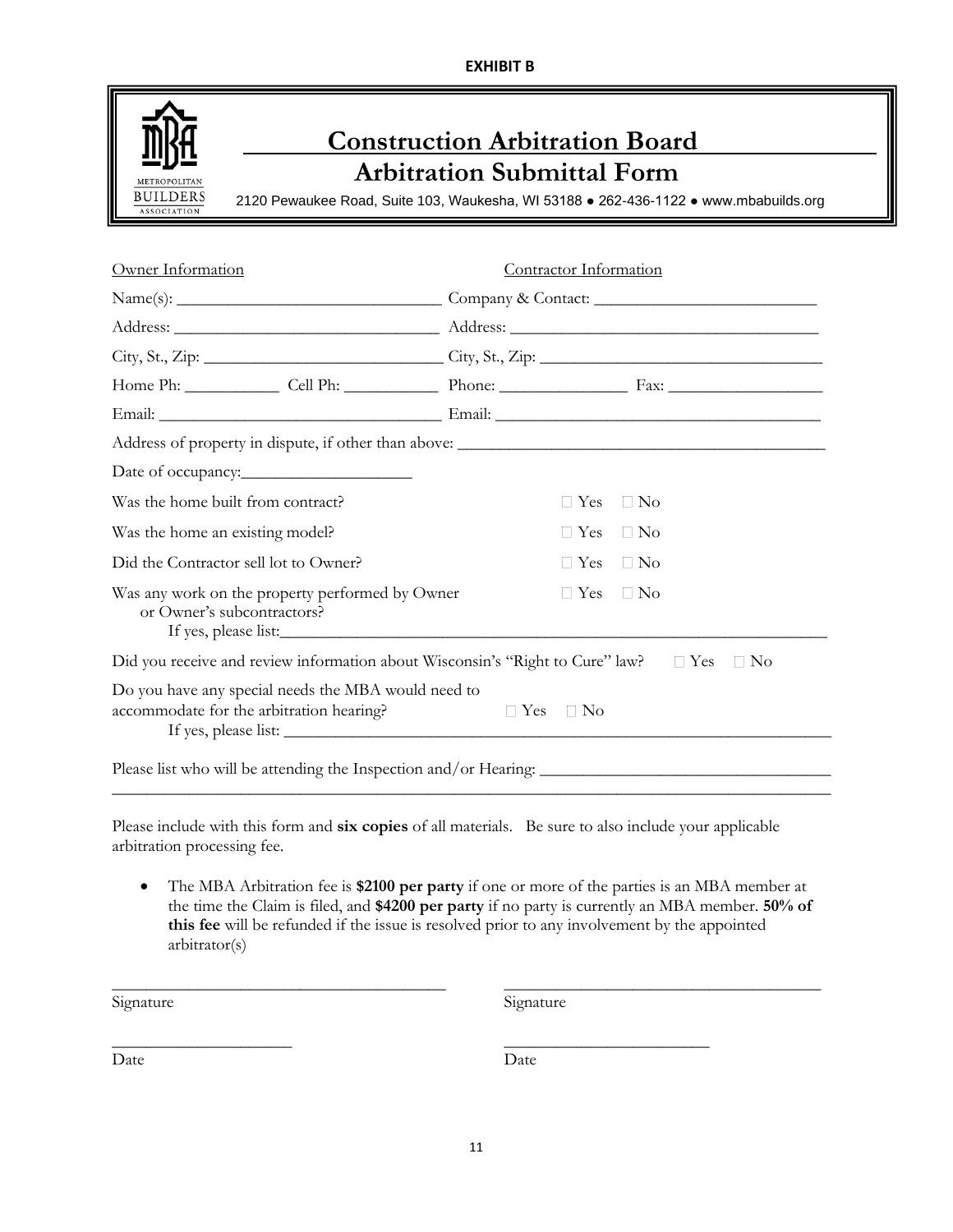## **EXHIBIT C**

#### **Information About Wisconsin "Right to Cure" Law**

**The "Right to Cure Law" provides the steps and timetables to be followed in resolving any claims of dwelling construction defects by consumers against contractors or suppliers. Claims must be pursued through the "Right to Cure Law" process before arbitration or before legal action.** 

- The 2005 Wisconsin Act 201, the "Right to Cure Law," says that consumers at the time of contracting for construction or remodeling work for dwellings must be provided with information describing requirements for making any future claims of construction defects.
- People who feel they have a claim concerning defective workmanship or materials need to provide written notice to contractors or suppliers before any legal action may be filed. The contractors and suppliers have the opportunity and the responsibility to respond to claims.
- Construction defects can involve workmanship, materials, or code requirements in new construction or remodeling, but not maintenance or repairs. Claims may be made by owners, tenants, or property associations.
- This document highlights some of the provisions of the "Right to Cure Law", and is not a complete description of the law, and is not a substitute for legal representation.

#### **Notice Concerning Construction Defects**

Wisconsin law contains important requirements consumers must follow before they file a lawsuit for defective construction against a contractor who constructed their dwelling or completed the remodeling project or against a window or door supplier or manufacturer. Section 895.07 (2) and (3) of the Wisconsin statutes requires consumers to deliver to the contractor a written notice of any construction conditions alleged to be defective before filing a lawsuit, and consumers must provide the contractor or window or door supplier the opportunity to make an offer to repair or remedy the alleged construction defects. Consumers are not obligated to accept any offer made by the contractor or window or door supplier. All parties are bound by applicable warranty provisions.

#### **Chronology of the step-by-step claim and response interaction between consumers and contractors/suppliers**

*Step One Notice of Claim—*At least 90 working days before commencing an action against a contractor or window or door supplier or manufacturer, a claimant must deliver a written notice of the alleged defect to the contractor.

*Step Two*: *Contractor's Response—*The contractor will have 15 working days (or 25 working days if it involves a defect involving a window or door supplier) to provide the claimant with a written: (1) offer to repair or remedy the defect; (2) offer to settle the claim with a monetary payment; (3) offer of a combination of (1) and (2); (4) statement that the contractor rejects the claim and the reasons for rejecting the claim; or (5) proposal to inspect the alleged defect or perform any necessary testing.

*Step Three: Claimant's Response—*If the contractor rejects the claim, the claimant may proceed to commence an action against the contractor. The claimant must serve written notice on the contractor within 15 working days if he or she either accepts any offer or rejects an offer. Note that if the claimant has a claim against a window or door supplier or manufacturer, the claimant should contact the supplier to ensure that the supplier received a notice of the claim from the contractor.

*Step Four: Contractor's Supplemental Response—*If the claimant rejects the offer, the contractor has five working days to provide a written supplemental offer or a notice that no additional offer will be made.

*Step Five: Claimant's Response—*If the contractor has provided the claimant written notice that no additional offer will be made, the claimant may commence a lawsuit or other action against the contractor. If the claimant has received a supplemental offer from the contractor, the claimant must respond within 15 working days.

#### **Additional Points**

- Claimants may accept settlement offers, accept them in part, or reject offers, doing so via detailed written notice.
- The law does not apply where there is no contract to construct, as in the case of purchasing an existing home.
- **EX Contractors and suppliers have the right to inspect and, as appropriate, test alleged defects.**
- Access must be provided in a timely fashion for inspections, tests, and repairs.
- Additional claims made or discovered after an original claim, are treated as separate in terms of time and process.
- There is a different timetable and process for the claims and responses if a contractor seeks contribution from a supplier.
- Failure by the claimant, contractor, or supplier to follow the "Right to Cure Law" can result in delay or dismissal of legal or arbitration actions.

Source: This information was collected from the Department Safety and Professional Services, who does not investigate, arbitrate, or judge consumercontractor/supplier disputes. Those disputes are solved through the "Right to Cure Law" process, by the state's court system, and, for alterations and additions, the Home Improvement Practices Code, ATCP 110, of the state Department of Agriculture, Trade, and Consumer Protection. Rev 9/14